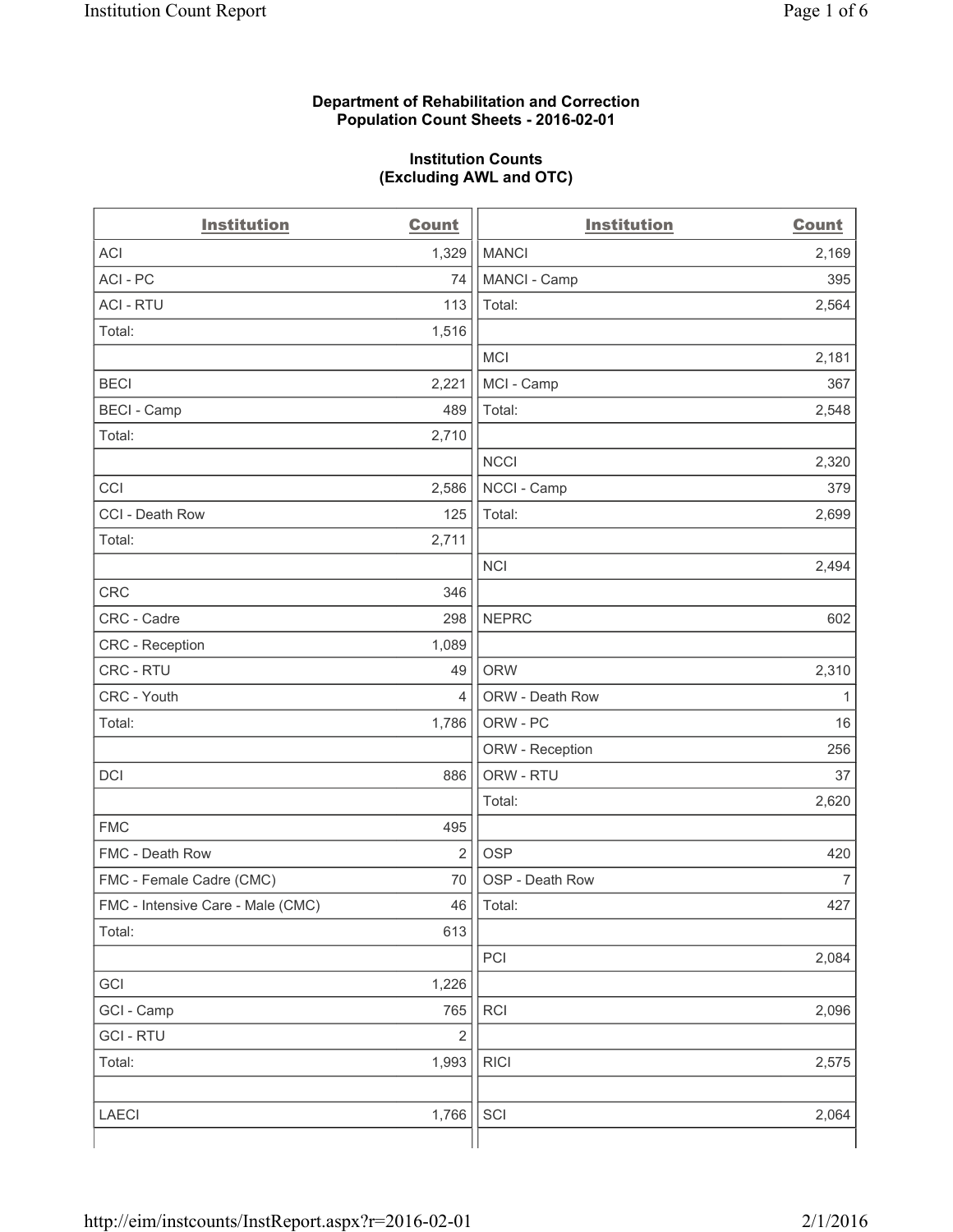|                          |       |                  | $F^{\prime}$ 000<br>天下 ちょうし あいしょう しょうしんしょう |
|--------------------------|-------|------------------|--------------------------------------------|
|                          |       |                  |                                            |
|                          |       | Total:           | 1,394                                      |
| Total:                   | 2,353 | WCI - RTU        | 96                                         |
| MACI - Minimum           | 1,390 | <b>WCI</b>       | 1,298                                      |
| <b>MACI</b>              | 963   |                  |                                            |
|                          |       | Total:           | 1,038                                      |
| Total:                   | 1,481 | <b>TOCI - PC</b> | 108                                        |
| <b>LORCI - Reception</b> | 1,132 | <b>TOCI</b>      | 930                                        |
| LORCI - Cadre            | 155   |                  |                                            |
| <b>LORCI</b>             | 194   | Total:           | 1,535                                      |
|                          |       | TCI - Camp       | 445                                        |
| LOCI                     | 2,286 | <b>TCI</b>       | 1,090                                      |
|                          |       |                  |                                            |
| Total:                   | 2,518 | Total:           | 1,243                                      |
| LECI - Camp              | 185   | SOCF - RTU       | 63                                         |
| LECI                     | 2,333 | <b>SOCF</b>      | 1,180                                      |
|                          |       |                  |                                            |

**Total Population: 50,602**

\* The Total Population includes 31 Offenders with Reason Codes 30 & 31. \*\* The Total Population includes 34 Offenders with Reason Code 0A.

# **Male Population by Security Level (Include AWL and Exclude OTC)**

*Error calculating Totals for this secion.*

## **Female Population by Institution (Include AWL and Exclude OTC)**

| <b>Institution</b>       | <b>Body</b> | <b>AWL</b> | $(-OTC)$ | <b>Total</b> |
|--------------------------|-------------|------------|----------|--------------|
| <b>DCI</b>               | 886         | 10         |          | 889          |
| <b>FMC</b>               | 21          |            | $\Omega$ | 22           |
| FMC - Female Cadre (CMC) | 70          | 0          | $\Omega$ | 70           |
| <b>NEPRC</b>             | 602         | 23         | 9        | 616          |
| <b>ORW</b>               | 2,310       | 66         | 36       | 2,340        |
| <b>ORW - Death Row</b>   |             | 0          | $\Omega$ |              |
| ORW - PC                 | 16          | 0          | 0        | 16           |
| ORW - Reception          | 256         | 0          | $\Omega$ | 256          |
| ORW - RTU                | 37          | $\Omega$   | O        | 37           |
| <b>Total Female</b>      | 4,199       | 100        | 52       | 4,247        |

### **Male Population by Institution: Security Level 5 (Include AWL and Exclude OTC)**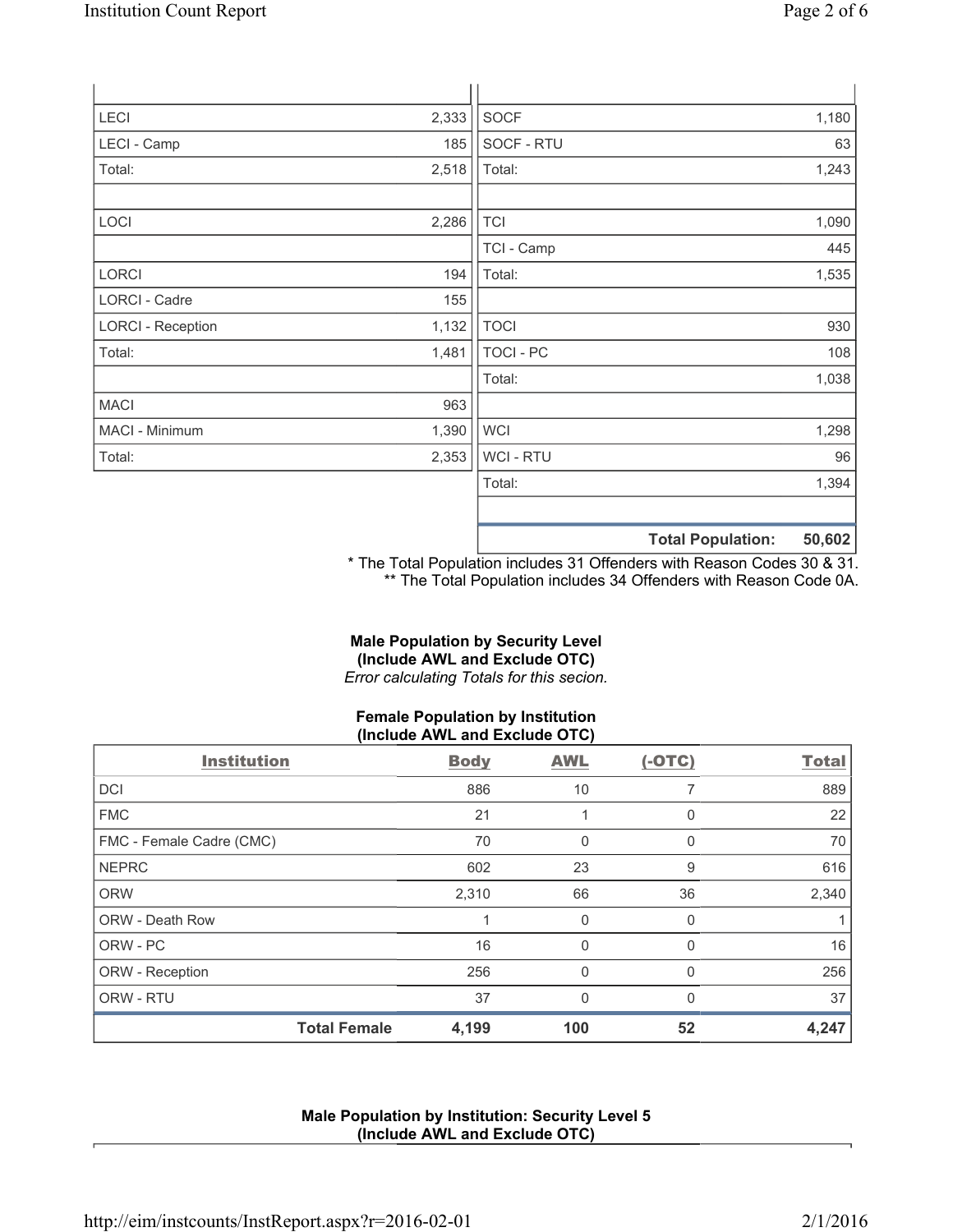|              | <b>Institution</b>   | <b>Body</b> | <b>AWL</b> | $(-OTC)$ | <b>Total</b>     |
|--------------|----------------------|-------------|------------|----------|------------------|
| <b>MANCI</b> |                      |             |            |          |                  |
| OSP          |                      | 100         |            |          | 100 <sub>1</sub> |
| <b>RCI</b>   |                      |             |            |          |                  |
| SOCF         |                      |             |            |          |                  |
|              | <b>Total Level 5</b> | 102         |            |          | 103              |

### **Male Population by Institution: Security Level 4 (Include AWL and Exclude OTC)**

| <b>Institution</b>       |                      | <b>Body</b>    | <b>AWL</b>     | $(-OTC)$     | <b>Total</b>   |
|--------------------------|----------------------|----------------|----------------|--------------|----------------|
| ${\sf CRC}$              |                      | 8              | 0              | 0            | 8              |
| CRC - Reception          |                      | $\overline{2}$ | $\mathbf 0$    | 0            | 2              |
| <b>FMC</b>               |                      | 1              | $\mathbf 0$    | 0            |                |
| <b>LORCI - Reception</b> |                      | $\overline{2}$ | $\mathbf 0$    | 0            | $\overline{2}$ |
| <b>MANCI</b>             |                      | $\mathbf 0$    | 1              | 1            | 0              |
| <b>NCI</b>               |                      | 1              | 0              | $\Omega$     |                |
| <b>OSP</b>               |                      | 311            | $\overline{2}$ | 2            | 311            |
| <b>RCI</b>               |                      | 1              | 0              | $\Omega$     |                |
| <b>SOCF</b>              |                      | 1,120          | 16             | 14           | 1,122          |
| SOCF - RTU               |                      | 61             | 1              |              | 61             |
| <b>TOCI</b>              |                      | 170            | $\overline{2}$ |              | 171            |
| TOCI - PC                |                      | 11             | $\overline{0}$ | 0            | 11             |
| <b>WCI</b>               |                      | $\overline{2}$ | $\overline{0}$ | 0            | $\overline{2}$ |
| <b>WCI-RTU</b>           |                      | 3              | 0              | $\mathbf{0}$ | 3              |
|                          | <b>Total Level 4</b> | 1,693          | 22             | 19           | 1,696          |

## **Male Population by Institution: Security Level 3 (Include AWL and Exclude OTC)**

| <b>Institution</b> | <b>Body</b> | <b>AWL</b>     | $(-OTC)$     | <b>Total</b> |
|--------------------|-------------|----------------|--------------|--------------|
| <b>ACI</b>         | 14          | $\Omega$       | 0            | 14           |
| <b>ACI - RTU</b>   |             | 0              | 0            |              |
| <b>BECI</b>        | 7           | $\Omega$       | 0            |              |
| CCI                |             |                |              |              |
| CRC                | 102         | 4              | 4            | 102          |
| CRC - Cadre        | 223         | $\overline{2}$ | $\mathbf{0}$ | 225          |
| CRC - Reception    | 781         | 16             | 9            | 788          |
| CRC - RTU          | 21          | $\mathbf 0$    | $\Omega$     | 21           |
| CRC - Youth        |             | $\Omega$       | $\Omega$     |              |
| <b>FMC</b>         | 4           | 0              | $\Omega$     | 4            |
|                    |             |                |              |              |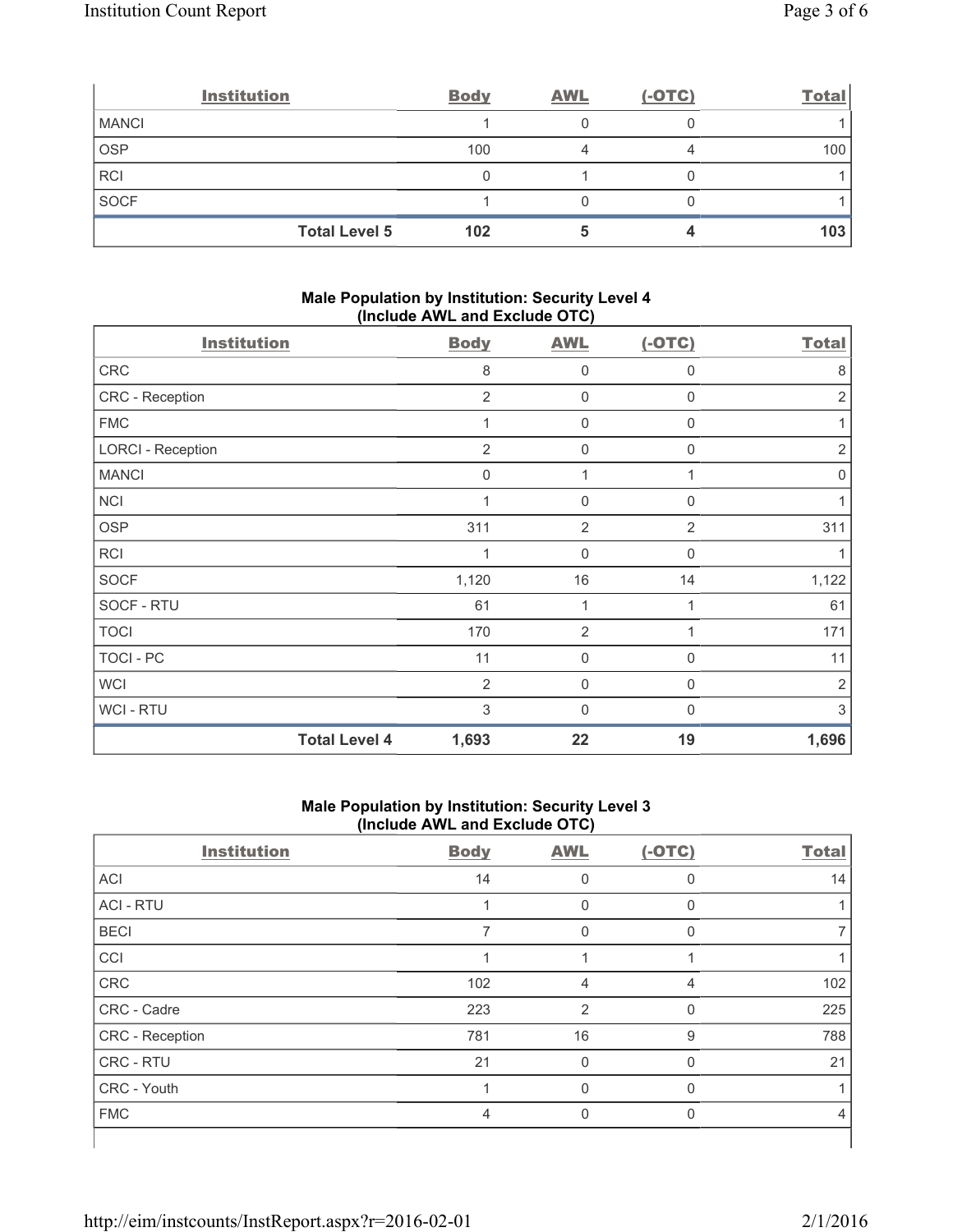| FMC - Intensive Care - Male (CMC) |                      | $\sqrt{5}$     | $\mathsf{O}\xspace$ | $\mathsf 0$    | $\,$ 5 $\,$      |
|-----------------------------------|----------------------|----------------|---------------------|----------------|------------------|
| GCI                               |                      | $\mathfrak{S}$ | $\mathsf{O}\xspace$ | $\mathbf 0$    | 3                |
| LECI                              |                      | 2,268          | 19                  | 15             | 2,272            |
| LOCI                              |                      | $\overline{2}$ | $\mathbf 0$         | $\mathsf 0$    | $\overline{2}$   |
| LORCI                             |                      | 64             | 13                  | 12             | 65               |
| LORCI - Cadre                     |                      | 114            | $\mathbf{1}$        | $\mathsf 0$    | 115              |
| <b>LORCI - Reception</b>          |                      | 706            | $\overline{2}$      | $\mathsf 0$    | 708              |
| <b>MANCI</b>                      |                      | 2,145          | 22                  | 20             | 2,147            |
| <b>NCCI</b>                       |                      | $\mathsf 9$    | $\mathsf{O}\xspace$ | $\mathsf 0$    | $\boldsymbol{9}$ |
| <b>NCI</b>                        |                      | 5              | $\mathsf{O}\xspace$ | $\mathsf 0$    | $\sqrt{5}$       |
| PCI                               |                      | 40             | $\overline{2}$      | $\mathbf 0$    | 42               |
| <b>RCI</b>                        |                      | 1,881          | 24                  | 19             | 1,886            |
| <b>RICI</b>                       |                      | $\mathbf{1}$   | $\mathbf 0$         | $\mathsf 0$    | 1                |
| SCI                               |                      | $\overline{7}$ | $\mathsf{O}\xspace$ | $\mathsf 0$    | 7                |
| <b>SOCF</b>                       |                      | 58             | 1                   | 1              | 58               |
| SOCF - RTU                        |                      | $\mathbf 2$    | $\mathsf{O}\xspace$ | $\mathsf 0$    | $\sqrt{2}$       |
| <b>TCI</b>                        |                      | 1,027          | 8                   | $\overline{5}$ | 1,030            |
| TCI - Camp                        |                      | $\mathbf{1}$   | $\mathsf 0$         | $\mathsf 0$    | 1                |
| <b>TOCI</b>                       |                      | 733            | 5                   | $\sqrt{5}$     | 733              |
| <b>TOCI - PC</b>                  |                      | 97             | $\mathsf{O}\xspace$ | $\mathsf 0$    | 97               |
| <b>WCI</b>                        |                      | 1,265          | 11                  | $\overline{7}$ | 1,269            |
| <b>WCI - RTU</b>                  |                      | 92             | 1                   | $\mathsf 0$    | 93               |
|                                   | <b>Total Level 3</b> | 11,680         | 132                 | 98             | 11,714           |

### **Male Population by Institution: Security Level 2 (Include AWL and Exclude OTC)**

| <b>Institution</b>                | <b>Body</b>    | <b>AWL</b>       | $(-OTC)$       | <b>Total</b> |
|-----------------------------------|----------------|------------------|----------------|--------------|
| ACI                               | 630            | 6                | 3              | 633          |
| ACI-PC                            | 73             | $\mathbf 0$      | $\mathbf 0$    | 73           |
| <b>ACI - RTU</b>                  | 72             | $\boldsymbol{0}$ | 0              | 72           |
| <b>BECI</b>                       | 1,454          | 22               | 14             | 1,462        |
| CCI                               | 1,767          | 22               | 15             | 1,774        |
| <b>CRC</b>                        | 114            | $\overline{2}$   | $\overline{2}$ | 114          |
| CRC - Cadre                       | 61             | 0                | 0              | 61           |
| CRC - Reception                   | 223            | 7                | $\overline{7}$ | 223          |
| CRC - RTU                         | 24             | $\mathbf 0$      | 0              | 24           |
| CRC - Youth                       | $\mathfrak{S}$ | $\mathbf 0$      | $\mathbf 0$    | 3            |
| <b>FMC</b>                        | 4              | $\mathbf 0$      | $\mathbf 0$    | 4            |
| FMC - Intensive Care - Male (CMC) | 19             | $\mathbf 0$      | $\mathbf 0$    | 19           |
| GCI                               | 785            | 11               | 6              | 790          |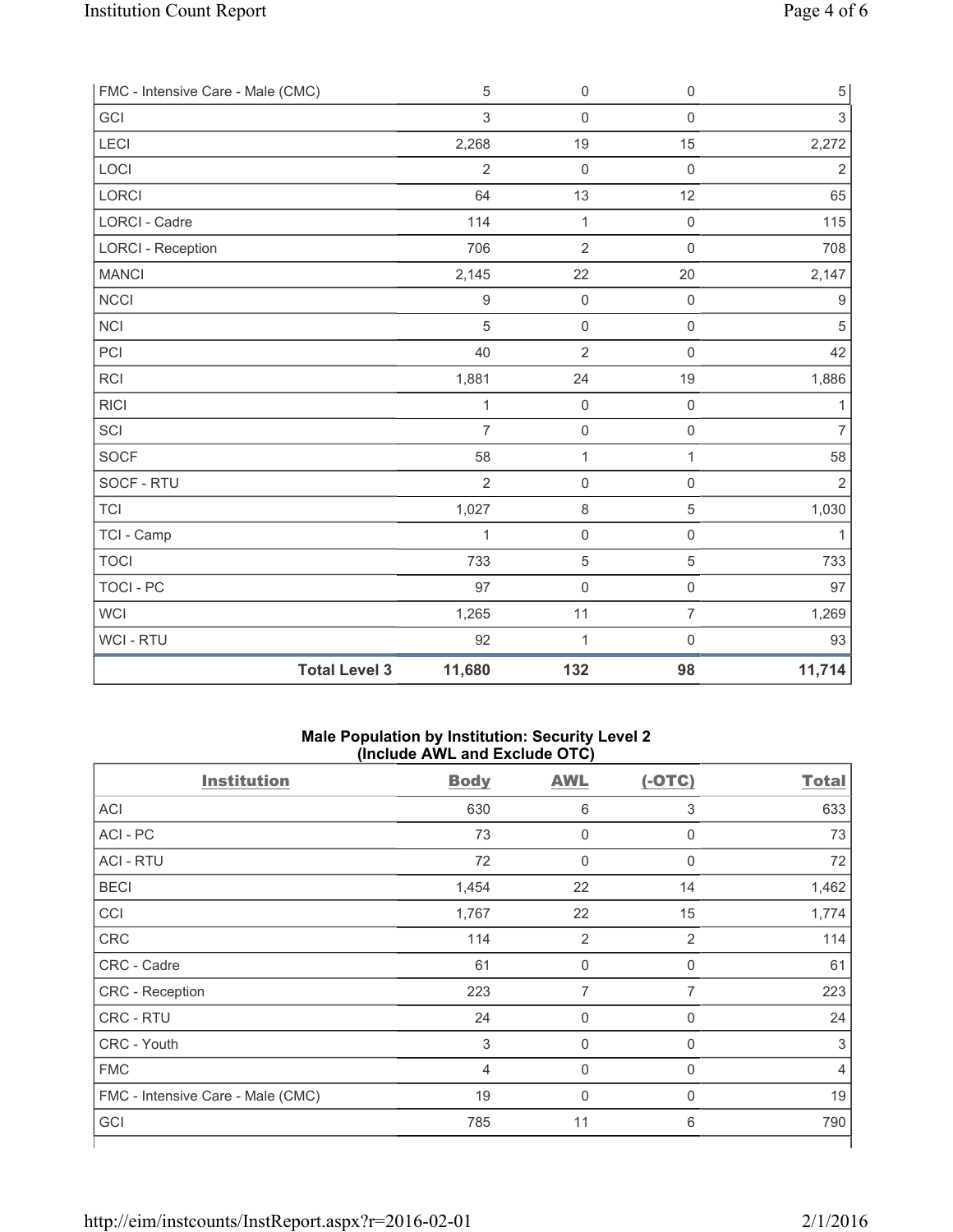| GCI - Camp               |                      | $\mathbf{1}$ | 0                   | $\mathsf 0$         | 1              |
|--------------------------|----------------------|--------------|---------------------|---------------------|----------------|
| <b>GCI - RTU</b>         |                      | $\mathbf{1}$ | 0                   | $\mathsf 0$         | 1              |
| <b>LAECI</b>             |                      | 1,096        | 16                  | 14                  | 1,098          |
| LECI                     |                      | 56           | 0                   | $\mathsf 0$         | 56             |
| LOCI                     |                      | 1,192        | $\overline{7}$      | $\overline{4}$      | 1,195          |
| <b>LORCI</b>             |                      | 92           | 19                  | 17                  | 94             |
| <b>LORCI - Cadre</b>     |                      | 38           | $\mathsf 0$         | $\mathsf 0$         | 38             |
| <b>LORCI - Reception</b> |                      | 305          | $\mathbf{1}$        | 1                   | 305            |
| <b>MACI</b>              |                      | 963          | 6                   | $\mathsf 3$         | 966            |
| <b>MANCI</b>             |                      | 12           | $\mathbf{1}$        | $\mathbf{1}$        | 12             |
| MCI                      |                      | 1,674        | 22                  | 16                  | 1,680          |
| MCI - Camp               |                      | 1            | 0                   | $\mathsf{O}\xspace$ | 1              |
| NCCI                     |                      | 1,497        | 23                  | 18                  | 1,502          |
| NCCI - Camp              |                      | 15           | $\mathsf{O}\xspace$ | $\mathsf 0$         | 15             |
| NCI                      |                      | 1,665        | 25                  | 17                  | 1,673          |
| PCI                      |                      | 701          | 13                  | $\overline{4}$      | 710            |
| <b>RCI</b>               |                      | 214          | $\mathsf{O}\xspace$ | $\mathsf 0$         | 214            |
| <b>RICI</b>              |                      | 1,522        | 28                  | 15                  | 1,535          |
| SCI                      |                      | 913          | 10                  | $\,6\,$             | 917            |
| <b>TCI</b>               |                      | 21           | $\mathsf 0$         | $\mathsf 0$         | 21             |
| <b>TOCI</b>              |                      | 4            | $\mathsf{O}\xspace$ | $\mathsf 0$         | $\overline{4}$ |
| WCI                      |                      | 30           | $\mathsf{O}\xspace$ | $\mathsf{O}\xspace$ | 30             |
|                          | <b>Total Level 2</b> | 17,242       | 241                 | 163                 | 17,320         |

### **Male Population by Institution: Security Level 1 (Include AWL and Exclude OTC)**

| <b>Institution</b>                | <b>Body</b> | <b>AWL</b>  | $(-OTC)$       | <b>Total</b> |
|-----------------------------------|-------------|-------------|----------------|--------------|
| ACI                               | 685         |             | 0              | 686          |
| ACI-PC                            | 1           | $\mathbf 0$ | $\mathbf 0$    |              |
| <b>ACI - RTU</b>                  | 40          | 0           | 0              | 40           |
| <b>BECI</b>                       | 760         | 11          | 6              | 765          |
| <b>BECI</b> - Camp                | 489         | $\mathbf 0$ | 0              | 489          |
| CCI                               | 818         | 5           | $\overline{2}$ | 821          |
| CRC                               | 62          | 2           |                | 63           |
| CRC - Cadre                       | 14          | $\mathbf 0$ | $\mathbf 0$    | 14           |
| CRC - Reception                   | 79          | 5           | 4              | 80           |
| CRC - RTU                         | 4           | $\mathbf 0$ | $\mathbf 0$    | 4            |
| <b>FMC</b>                        | 464         | 3           | 1              | 466          |
| FMC - Intensive Care - Male (CMC) | 22          | $\mathbf 0$ | $\mathbf 0$    | 22           |
| GCI                               | 438         | 12          | 9              | 441          |